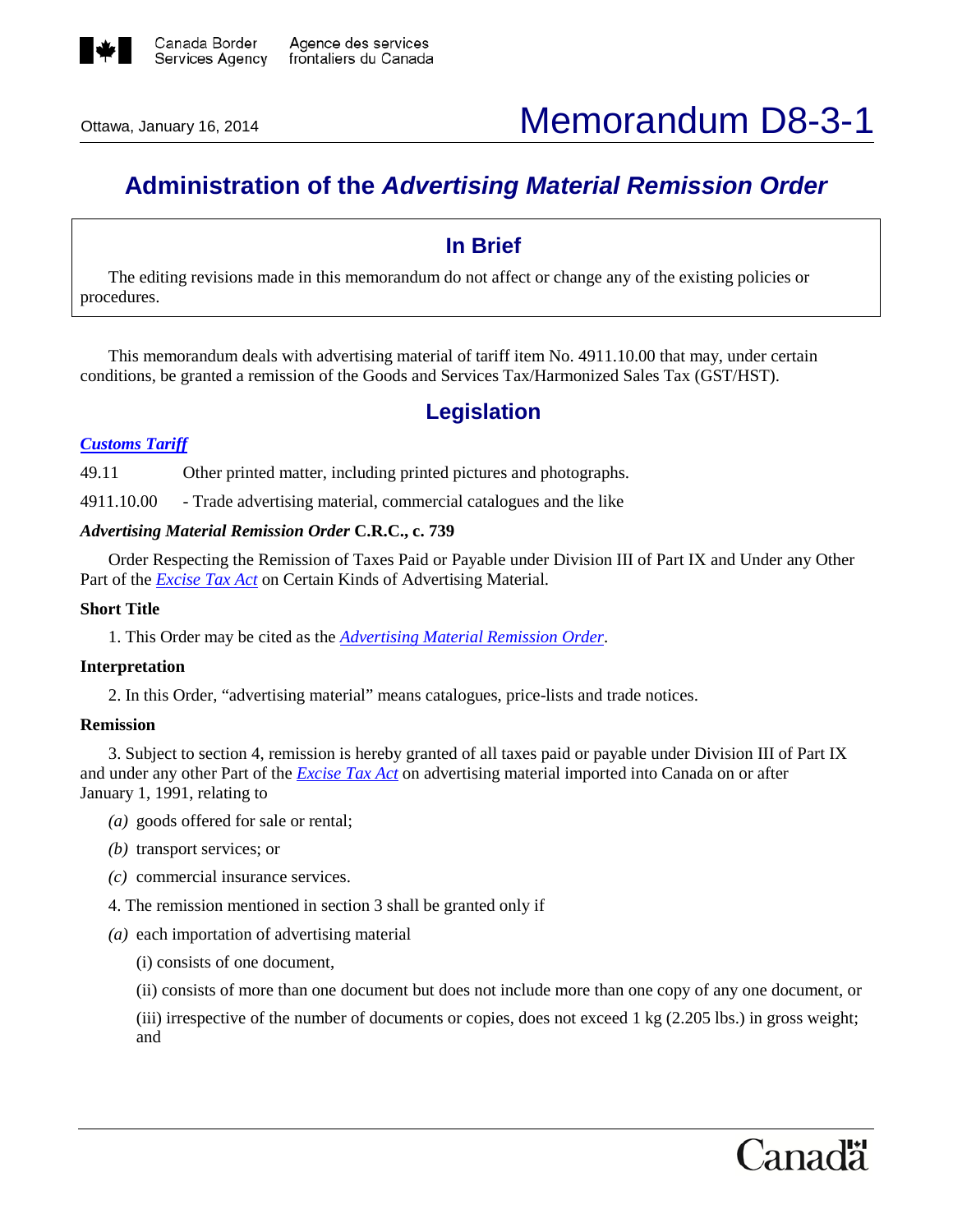*(b)* the advertising material clearly indicates the name of the foreign supplier of the goods or services, and does not indicate any Canadian source of supply for the goods or services.

# **Guidelines and General Information**

1. Where goods imported under tariff item No. 4911.10.00 meet the conditions of the *[Advertising Material](http://laws-lois.justice.gc.ca/eng/regulations/C.R.C.,_c._739/FullText.html)  [Remission Order](http://laws-lois.justice.gc.ca/eng/regulations/C.R.C.,_c._739/FullText.html)*, they are entitled to a remission of the GST/HST.

### **Goods and Services Tax/Harmonized Sales Tax (GST/HST)**

2. Under the *Advertising Material Remission Order*, Order in Council P.C. 1974-2522, catalogues, price-lists, and trade notices (goods imported under heading No. 49.11 of the *[Customs Tariff](http://www.cbsa-asfc.gc.ca/trade-commerce/tariff-tarif/)* ) are entitled to a remission of the GST/HST. This remission is granted when:

- *(a)* each importation of advertising material
	- (i) consists of one document,
	- (ii) consists of more than one document but does not include more than one copy of any one document, or

(iii) irrespective of the number of documents or copies, does not exceed  $1 \text{ kg}$  (2.205 lbs.);

*(b)* the advertising material clearly shows the name of the foreign supplier of the goods or services, and does not show any Canadian source of supply for the goods or services.

### **Required Documentation**

3. Importers or their representatives should account for these goods on a [Form B3-3,](http://www.cbsa-asfc.gc.ca/publications/forms-formulaires/b3-3-eng.html) *Canada Customs Coding Form*. If the goods are eligible for a remission of the GST/HST, the number of the Order-in-Council should appear in field 26, "Special Authority", in the following format: 74-2522.

### **Failure to Comply**

4. If after importation it is determined that the goods do not qualify under tariff item No. 4911.10.00, the goods will also fail to comply with the terms of the *[Advertising Material Remission Order](http://laws-lois.justice.gc.ca/eng/regulations/C.R.C.,_c._739/FullText.html)*. Under subsection 118(1) of the *[Custom Tariff](http://www.cbsa-asfc.gc.ca/trade-commerce/tariff-tarif/)*, within 90 days after the date of failure to comply, the importer must report the failure to comply to a Canada Border Services Agency (CBSA) office and pay an amount equal to the amount of customs duties owing and the GST/HST that was remitted. When filing the [Form B2,](http://www.cbsa-asfc.gc.ca/publications/forms-formulaires/b2-eng.html) *Canada Customs – Adjustment Request*, the importer must ensure that the "Special Authority" field is left blank.

5. Importers can submit the [Form B2](http://www.cbsa-asfc.gc.ca/publications/forms-formulaires/b2-eng.html) under a dual authority, in this case subsection 32.2(2) of the *[Customs Act](http://laws-lois.justice.gc.ca/eng/acts/C-52.6/FullText.html)* and subsection 118(1) of the *[Customs Tariff](http://www.cbsa-asfc.gc.ca/trade-commerce/tariff-tarif/)*.

### **Additional Information**

6. For certainty regarding the tariff classification of a particular good, importers may request an Advance Ruling. Details on how to make such a request are found in [Memorandum D11-11-3](http://www.cbsa-asfc.gc.ca/publications/dm-md/d11/d11-11-3-eng.html)*, Advance Rulings for Tariff Classification*.

7. For more information, within Canada call the Border Information Service at **1-800-461-9999**. From outside Canada call 204-983-3500 or 506-636-5064. Long distance charges will apply. Agents are available Monday to Friday (08:00 – 16:00 local time/except holidays). TTY is also available within Canada: **1-866-335-3237**.